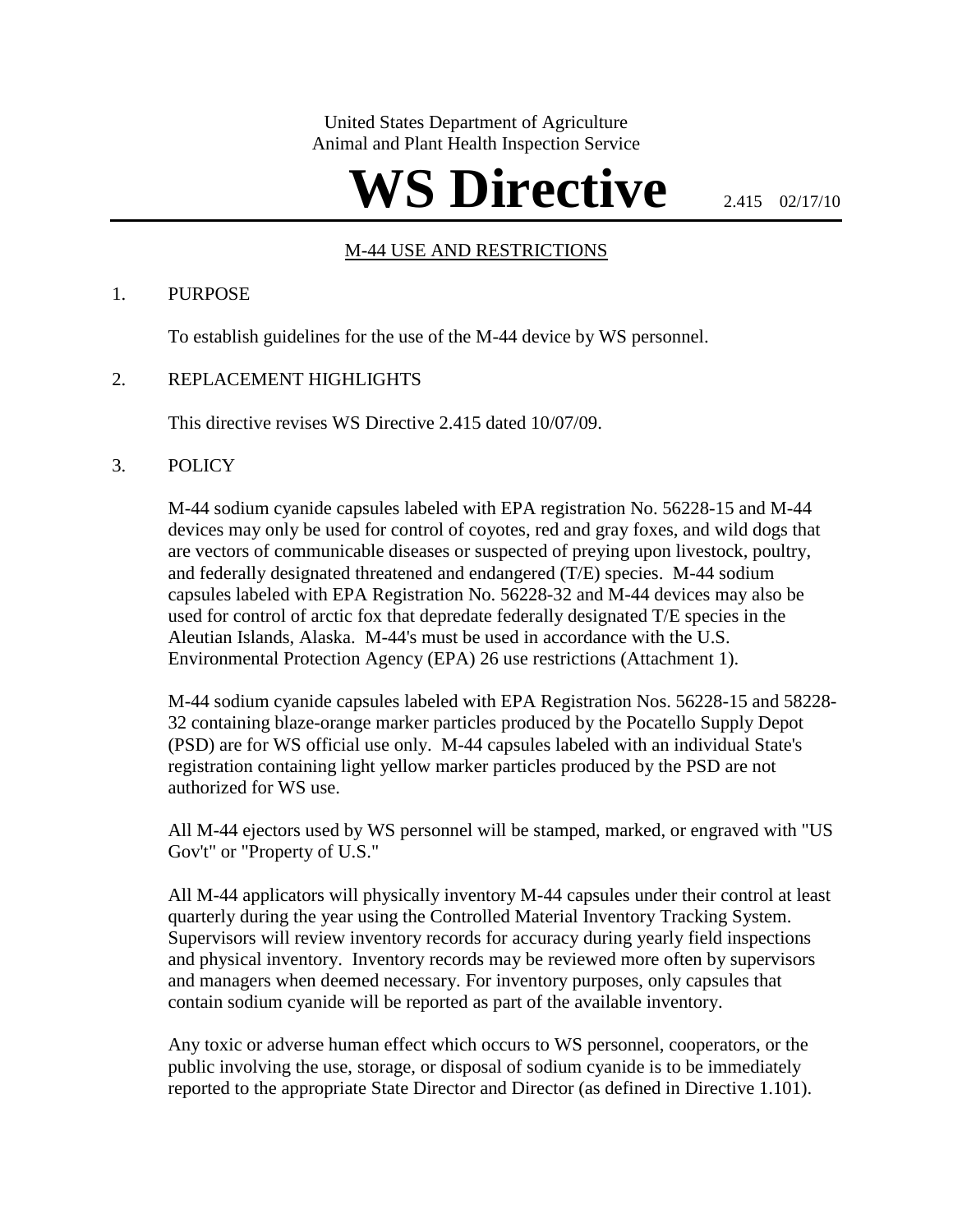The Director will determine if the incident should be reported to the EPA and to the Director of Environmental Services, APHIS.

## 4. REFERENCES

WS Directive 2.401, Pesticide Use (01/02/08). Federal Insecticide, Fungicide, and Rodenticide Act (7 U.S.C. 136 et seq.), as amended. 40 CFR Part 153.75 - Toxic or Adverse Effect Incident Reports (a)(1)(i) through (iii).

William H. Clay

Deputy Administrator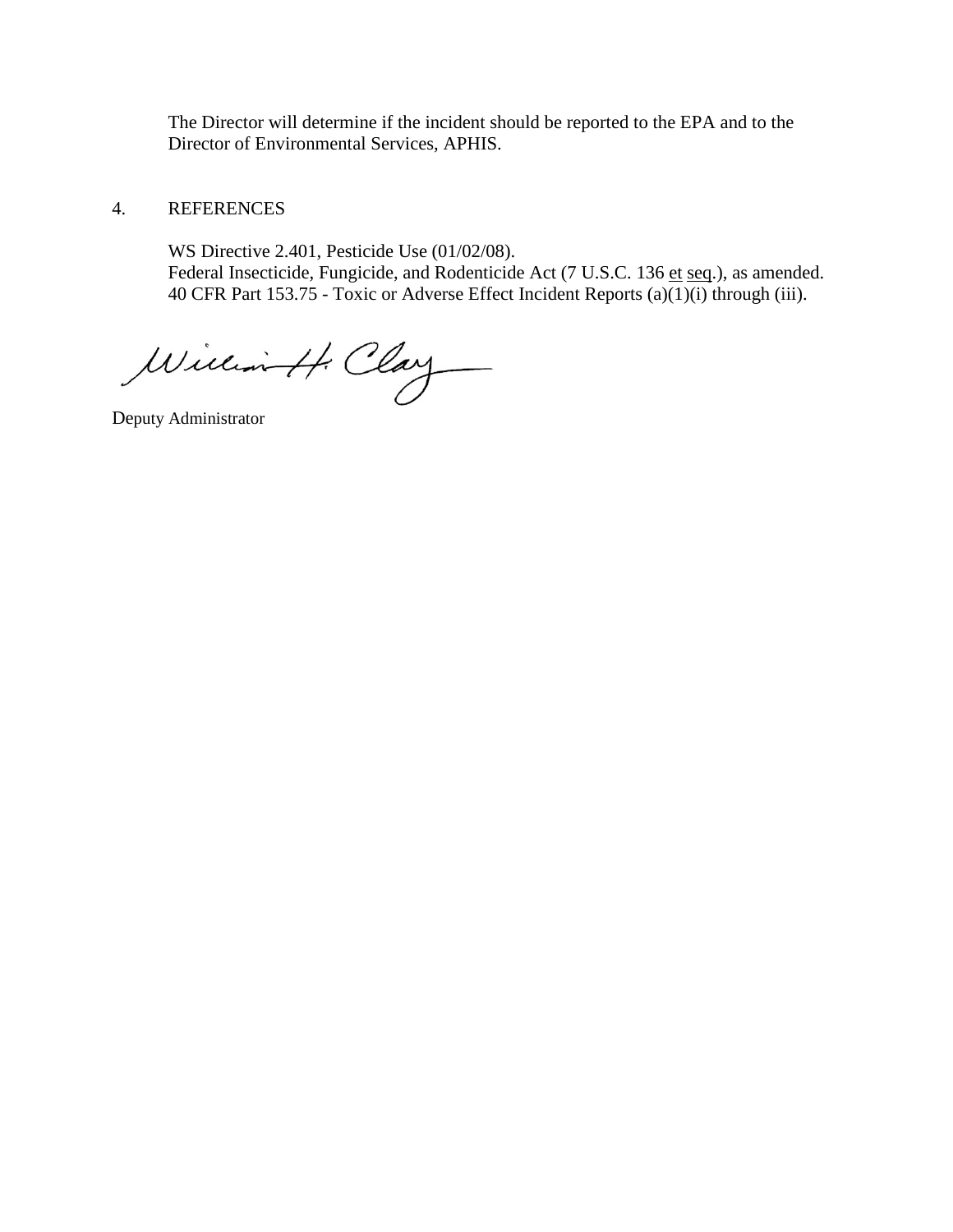Attachment 1 WS Directive 2.415 02/17/10

# M-44 Cyanide Capsules M-44 Use Restrictions EPA Registration No. 56228-15 October 7, 2010

1. Use of the M-44 device shall conform to all applicable Federal, State, and local laws and regulations.

2. Applicators shall be subject to such other regulations and restrictions as may be prescribed from time-to-time by the U.S. Environmental Protection Agency (EPA).

3. Each applicator of the M-44 device shall be trained in: (1) safe handling of the capsules and device, (2) proper use of the antidote kit, (3) proper placement of the device, and (4) necessary record keeping.

4. M-44 devices and sodium cyanide capsules shall not be sold or transferred to, or entrusted to the care of any person not supervised or monitored, by the Animal and Plant Health Inspection Service (APHIS), Wildlife Services (WS) or any agency not working under a WS cooperative agreement.

5. The M-44 device shall only be used to take wild canids: (1) suspected of preying on livestock or poultry; (2) suspected of preying on Federally designated threatened or endangered species; or (3) that are vectors of a communicable disease.

6. The M-44 device shall not be used solely to take animals for the value of their fur.

7. The M-44 device shall only be used on or within 7 miles of a ranch unit or allotment where losses due to predation by wild canids are occurring or where losses can be reasonably expected to occur based upon recurrent prior experience of predation on the ranch unit or allotment. Full documentation of livestock depredation, including evidence that such losses were caused by wild canids, will be required before applications of the M-44 are undertaken. This use restriction is not applicable when wild canids are controlled to protect Federally designated threatened or endangered species or are vectors of a communicable disease.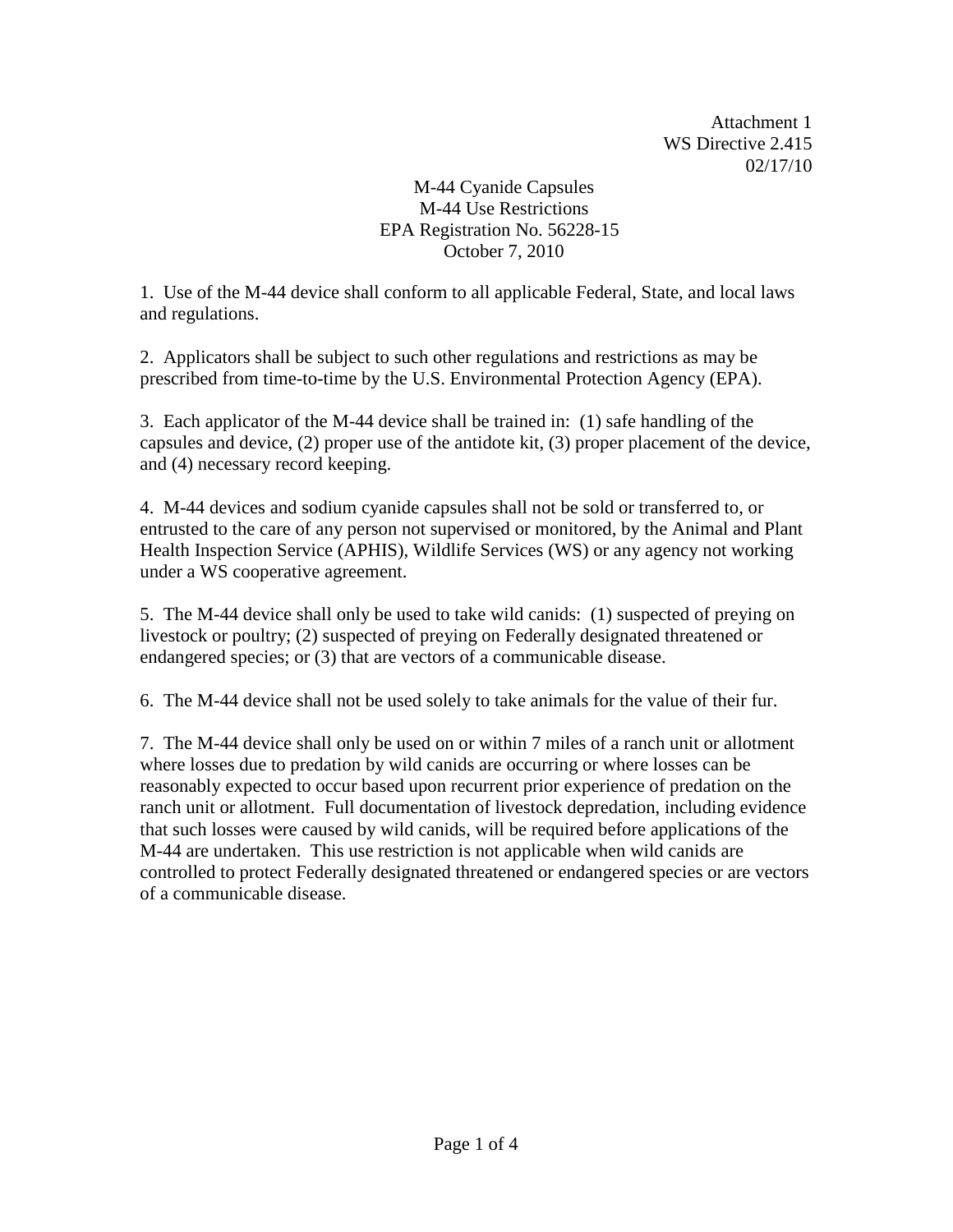8. The M-44 device shall not be used: (1) in areas within national forests or other Federal lands set aside for recreational use, (2) areas where exposure to the public and family and pets is probable, (3) in prairie dog towns, or (4) except for the protection of Federally designated threatened or endangered species, in National or State Parks; National or State Monuments; federally designated wilderness areas; and wildlife refuge areas.

To determine whether the applicable land management agency has set aside any area on Federal Lands for recreational use either on a permanent or temporary basis, the APHIS State Director or his/her designated representative who are considering authorizing or are responsible for ongoing use of M-44 capsules on public lands, must contact each applicable land management agency quarterly to determine whether any portions of the projected or current M-44 use areas are, or are to be, set aside for recreational use. Within 30-days of that contact, the APHIS State Director, or his/her designated representative, must provide the applicable land management agency with written documentation specifying the applicable land management agency's determinations of what projected or current M-44 use areas are to be set aside for recreational use. For purposes of this Use Restriction, areas set aside for recreational use include areas where and when there are scheduled recreational events, areas identified on maps with "recreation" in the title, areas where developed or known camping occurs, areas near designated or known recreational trail heads and designated or known vehicle access sites.

9. The M-44 device shall not be used in areas where federally listed threatened or endangered animal species might be adversely affected. Each applicator shall be issued a map, prepared by or in consultation with the U.S. Fish and Wildlife Service, which clearly indicates such areas.

- (1) Except as provided in paragraph (2) below, the M-44 device shall not be used in areas occupied by any federally listed threatened or endangered species or any federally listed experimental populations as set forth in the most current versions of maps that have been prepared or approved by the U.S. Fish and Wildlife Service (FWS). At the time of application, the applicator must be in possession of the most current map, if such map exists, that covers the application site. If maps covering the application site do not exist, then the M-44 applicator must, prior to application, consult with FWS to determine whether the application site is in an area occupied by listed animal species. Any use of the M-44 thereafter shall be consistent with any conditions or limitations provided by FWS through such consultation.
- (2) Notwithstanding paragraph (1), the M-44 device may be used in areas occupied by endangered, threatened, or experimental populations if use in such areas a) has been addressed by FWS in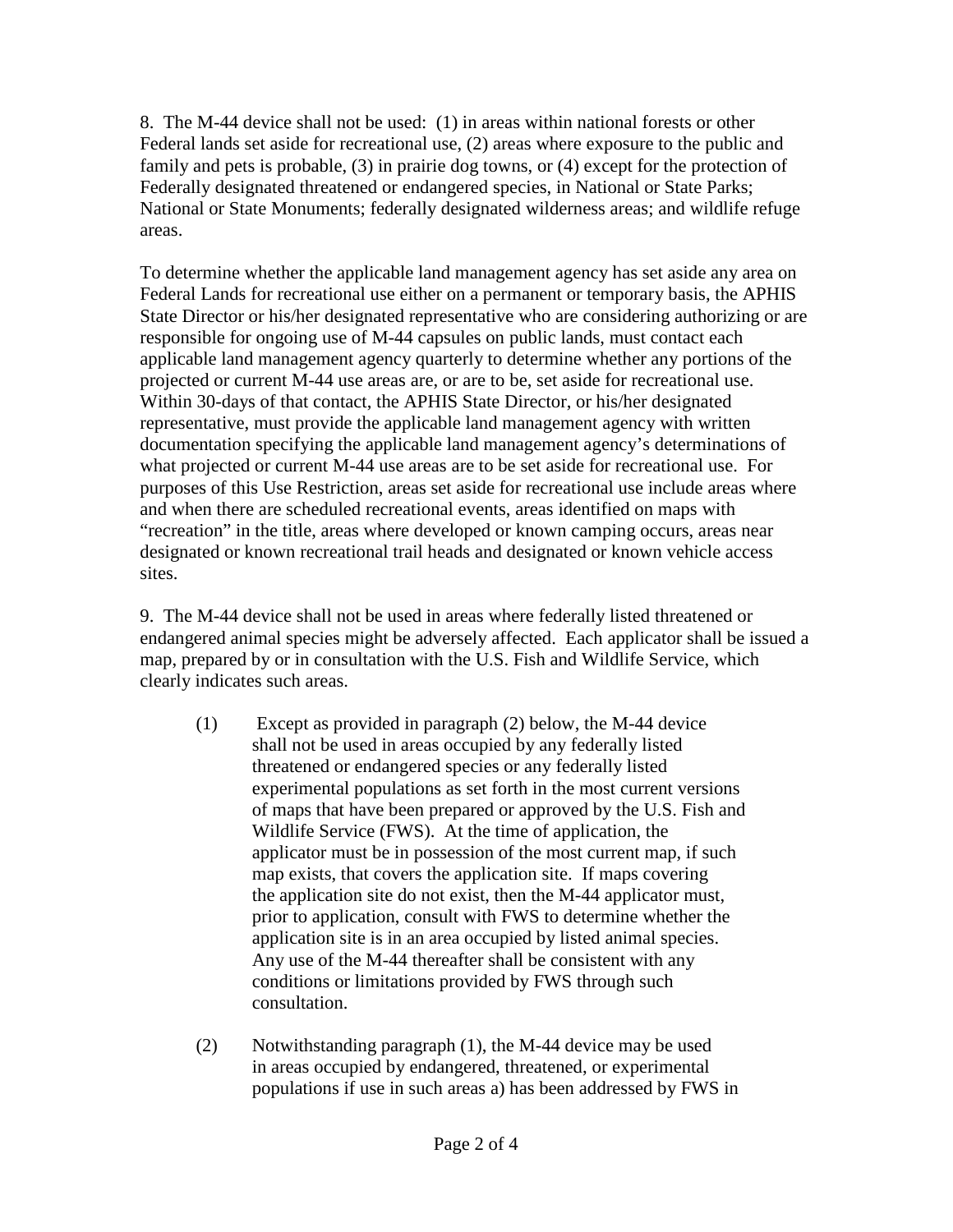special regulations pursuant to section 4(d) of the ESA, in requirements imposed through incidental take statements or incidental take permits, or in other applicable agreements with the FWS, and b) the applicator's use of the M-44 is consistent with any conditions or limitations provided by FWS for such use.

10. One person other than the individual applicator shall have knowledge of the exact placement location of all M-44 devices in the field.

11. In areas where more than one governmental agency is authorized to place M-44 devices, the agencies shall exchange placement information and other relevant facts to ensure that the maximum number of M-44's allowed is not exceeded.

12. The M-44 device shall not be placed within 200 feet of any lake, stream, or other body of water, provided that natural depression areas which catch and hold rainfall for short periods of time shall not be considered "bodies of water" for purposes of this restriction.

13. The M-44 device shall not be placed in areas where food crops are planted.

14. The M-44 device shall be placed at least at a 50-foot distance or at such a greater distance from any public road or pathway as may be necessary to remove it from sight of persons and domestic animals using any such public road or pathway.

15. The maximum density of M-44's placed in any 100 acre pasture land areas shall not exceed 10; and the density in any 1 square mile of open range shall not exceed 12.

16. No M-44 device shall be placed within 30 feet of a livestock carcass used as a draw station. No more than four M-44 devices shall be placed per draw station and no more than five draw stations shall be operated per square mile.

17. Supervisors of applicators shall check the records, warning signs, and M-44 devices of each applicator at least once a year to verify that all applicable laws, regulations, and restrictions are being strictly followed.

18. Each M-44 device shall be inspected at least once every week, weather permitting access, to check for interference or unusual conditions and shall be serviced as required.

19. Damaged or nonfunctional M-44 devices shall be removed from the field.

20. An M-44 device shall be removed from an area if, after 30 days, there is no sign that a target predator has visited the site.

21. All persons authorized to possess and use sodium cyanide capsules and M-44 devices shall store such capsules and devices under lock and key.